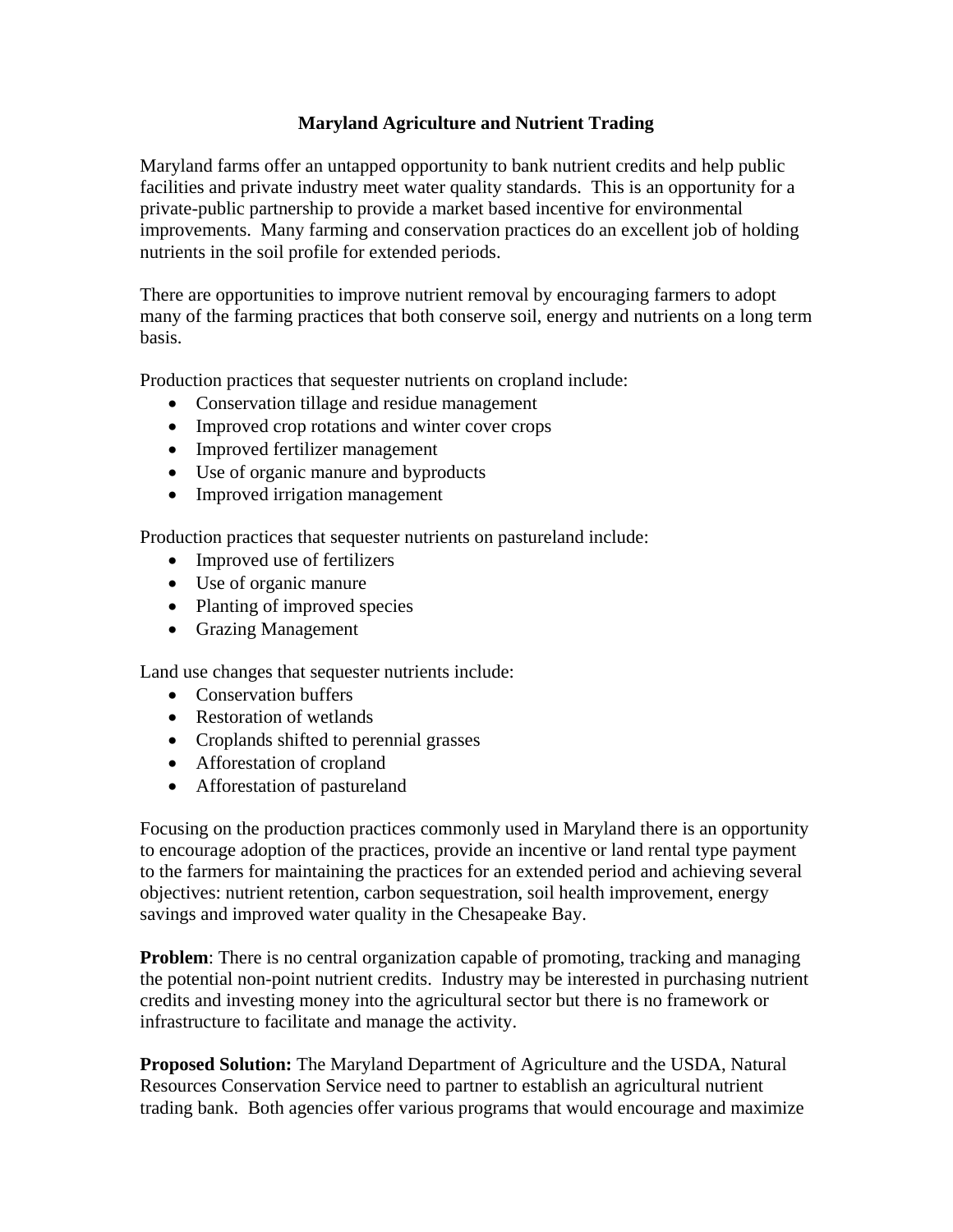nutrient sequestration. The Maryland Department of Agriculture would establish the mechanism to obtain and manage funds from private industry, establish contracts with local farmers and manage the program on the ground. USDA, NRCS would provide the technical expertise and nutrient sequestration payment funds for farmers through the Conservation Security Program (more details in the Opportunities section). This bank and the technical experts associated with it could also assist farmers with the reporting requirements and verify the accuracy of the reporting.

## **Program Stacking**

Current programs offered by both the State of Maryland, Department of Agriculture, and the USDA, Natural Resources Conservation Service (NRCS) could be combined with assessments or payments from private industry seeking interim nutrient credits. The programs and opportunities follow:

- NRCS Conservation Security Program: Offers a long term rental payment for various tiers of conservation and management practices utilized on the farm. An additional payment could be added by the State of Maryland for the top tier when the practices that sequester nutrients are utilized. Funds could come from public entity or industry payments or assessments to the state nutrient sequestration fund. This assures a long term commitment to maintaining the farming methods most beneficial to the environment.
- State of Maryland and NRCS: Nutrient Management plans in place and followed. The State requires all farm operators to have a current Nutrient Management Plan in place. NRCS provides assistance in developing plans for CAFOs. NRCS and MDA provide cost sharing assistance on nutrient management plan development. This assures proper fertilizer management and manure use with minimal environmental damage while maintaining maximum crop yields and sequestering nutrients.
- NRCS and State of Maryland: provide cost sharing assistance on implementing conservation practices through the Environmental Quality Incentives Program (EQIP) and Maryland Agricultural Water Quality Cost Share Program (MACS) respectively. This includes land use conversions of pasture or trees. This provides the establishment costs of conservation practices such as buffers, wetland conversions, grassed waterways, animal waste management facilities, etc. Once established the farmer is obligated to maintain the practices for the lifespan of the practice, usually 10 to 20 years depending on the practice.
- State of Maryland and NRCS provide funds for easement purchases through the Maryland Agland Preservation Foundation (MALPF) and the Farm and Ranchland Protection Program (FRPP) respectively. This assures that the farmland will remain as open space farmland in perpetuity.
- State of Maryland offers the Low Interest Loans for Agricultural Conservation Program (LILAC) which offers an interest subsidy for agricultural practices and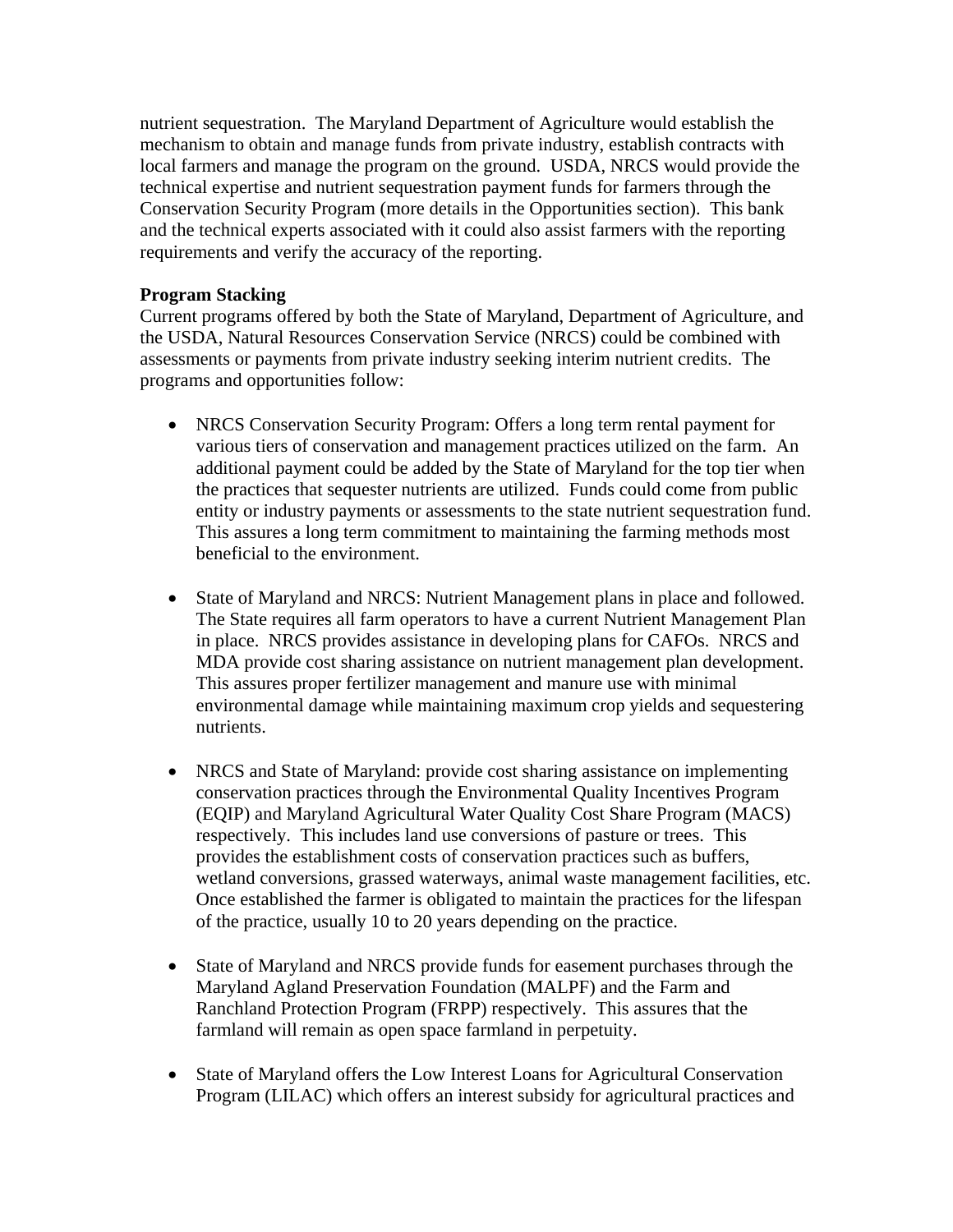equipment which improve water quality and sequester nutrients as an additional benefit.

Combined cost sharing assistance and incentive payments are utilized to implement continuous no-till on all cropland acres, winter cover crops are used each year with incentive payments provided, fertilizer and manures are applied according to an approved nutrient management plan, the irrigation system is improved and managed according to the latest technology, streams are all buffered and wetlands are restored. This will qualify the farmer for the top level of payment in the Conservation Security Program and also qualify them for a Nutrient Trading Payment for the life of the contract.

## **Opportunities for MDA and NRCS:**

An agricultural nutrient trading bank is needed to serve as a brokering and contracting service between industries that need to mitigate their nutrient releases and farmers who hold the key to managing the non-point nutrients on agricultural land. The bank would receive mitigation payments from industry and contract with farmers for long term farm maintenance.

The bank would verify that the farmers have optimized their farm management regarding conservation practices and operational management strategies in place. This is to assure maximum environmental improvement while farming and managing the land. A certification would be documented. This bank and the technical experts associated with it could also assist farmers with the reporting requirements and verify the accuracy of the reporting.

The farm owner has the opportunity to install all necessary conservation practices to reach the optimized level of conservation on the property. All applicable federal and state programs could be utilized (EQIP, CREP, MACS, MALPF, LILAC)

Once the farm operation has been certified by the technical experts then the bank would consummate a contract with the farm owner for long term maintenance and management of the property. This could include, at the landowner's discretion, all applicable long term program payments such as all Agland Preservation Program Payments, all CSP payments, all Nutrient Trading payments, all CREP, WRP and other agricultural easement program payments.

Annual reviews would be conducted on the farm with the farm owner to assure that required practices and management strategies are in place and properly maintained. These reviews could be conducted by private Technical Service Providers funded by administrative costs from the various programs managed through the bank or the staff of the local Soil Conservation District in each county.